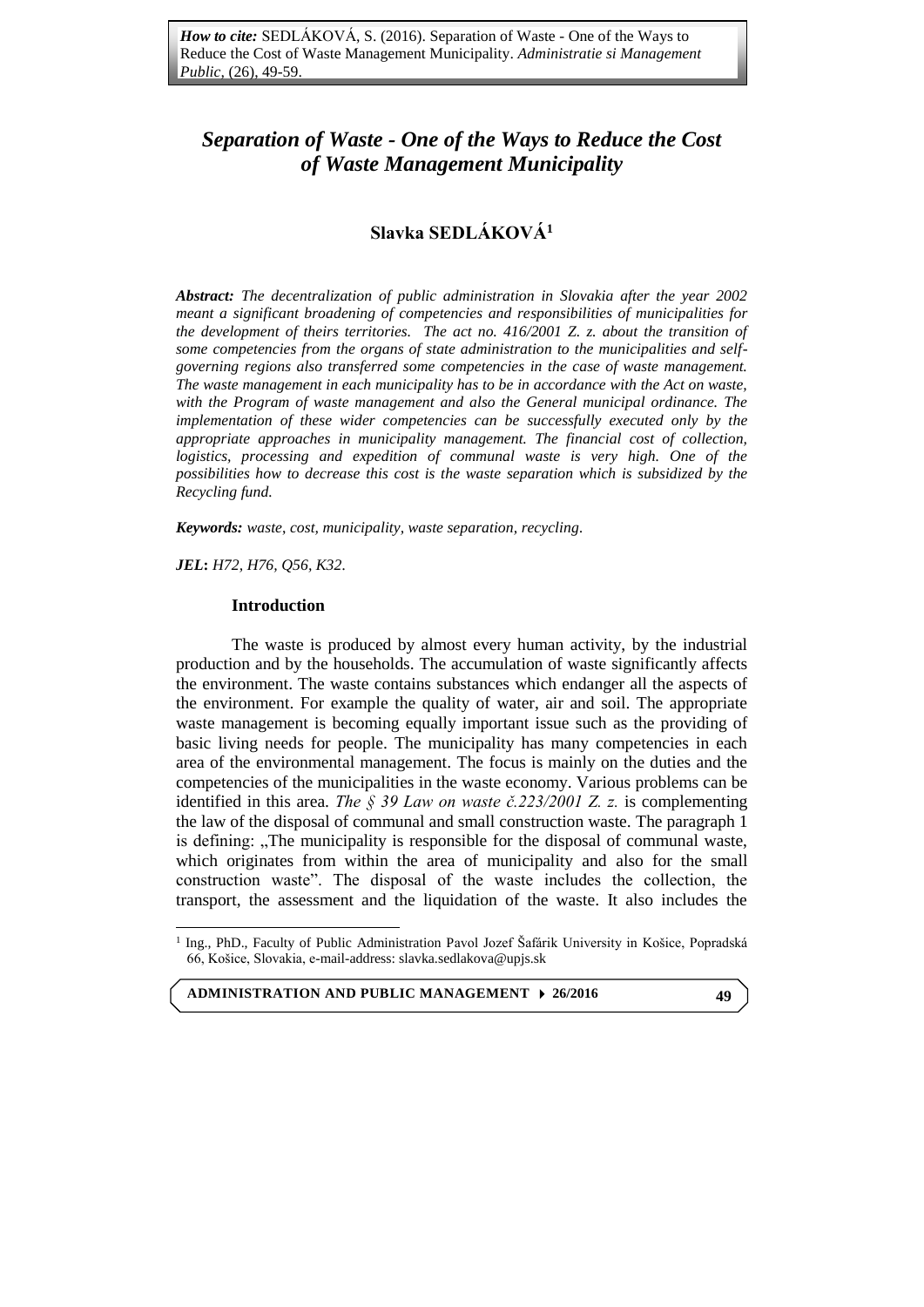maintenance of the place where the waste is processed and land-filled. The law mentioned above complements in its further paragraphs the duties of municipalities such as the responsibility for the implementation of appropriate waste collection system, the commitment to prepare the General municipal ordinance (GMO) for the municipality concerned or the supervision of the producers of the waste in accordance with GMO ext.

The municipalities collect a local fee for the collection, the transport and the liquidation of communal waste. They also conduct the hearings regarding the offences occurred and provide an information about the land-filling and processing of communal waste in the local area.

### **Material and methods**

This article brings the insight on the issue of the waste management in the municipalities. The main sources for this article are the actual legislative norms and ordinances, The Waste management program of Slovakia, and the data obtained from the Statistical office of the Slovak Republic, Recycling Fund and the municipalities. There are 140 cities registered in the settlement structure of the Slovak Republic. More than 60% of them are included in the size category up to 50,000 people. Almost 40% of the total population of Slovakia is concentrated in this size category. The selected cities Dolny Kubin, Liptovsky Mikulas and Ruzomberok are the representative sample of this group of cities. Another common feature is the fact that they are part of the Euroregion Tatry and they are considered as economic, cultural and tourist centers of the region. In this article were use also secondary sources which are listed in the references.

### **1. Literature review**

The waste management is an activity that is focused on limiting the waste creation and mitigating the negative effect on the environment. In almost every European country the most important decision-making authority of the local government is municipal council. Its organisation governs the life of the settlement by way of local government regulations and decisions (Androniceanu, Drăgulănescu, 2016; Denhardt & Denhardt, 2006). At the same time, however, in some countries it can be witnessed that municipal councils delegate a part of their tasks and powers, together with the financial resources necessary for their implementation, to specialized committees, which also have the function of providing their opinions on proposed local legislation before it is submitted to the municipal council.

Source separation of waste is subjectively done by individuals collecting recyclable or compostable materials from commingle, sorting them into types at the place where the waste is generated, and putting them into different containers for collection. Several authors (Rousta et al., 2015; Hornik et al, 1995; Bernstad, 2014;

#### **ADMINISTRAŢIE ŞI MANAGEMENT PUBLIC 26/2016**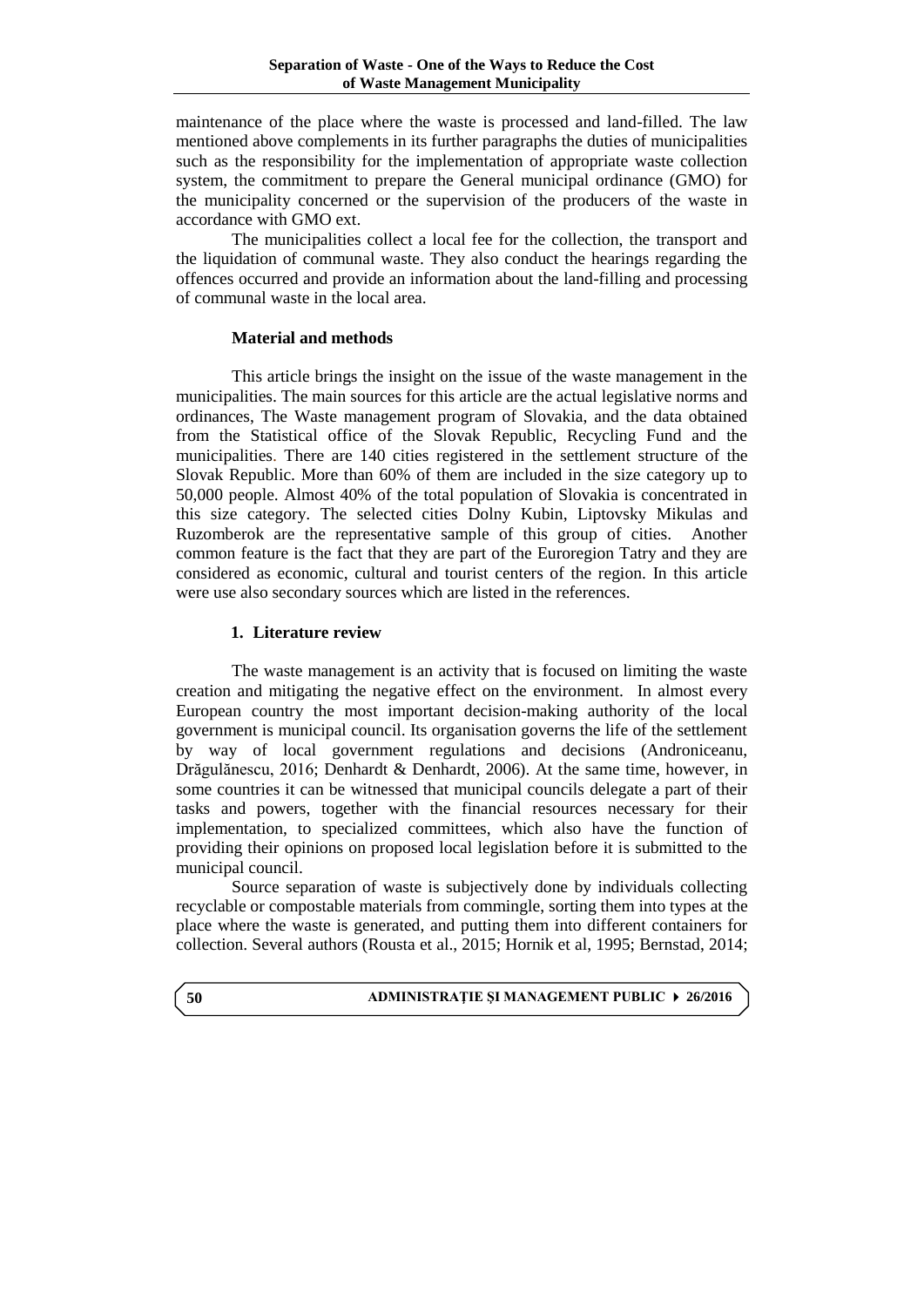Williams & Taylor, 2004) have come to the conclusion that local governments play an important role in efforts to achieve an increase in correctly sorted recyclables and a decrease in missed-sorted waste. This waste management method leads to increase in collected recyclable waste and decrease in the amount of waste to landfill. Not only a large amount of sorted waste will be recycled, but also a substantial amount of land filled household waste can be recovered in various forms such as energy recovery or compost (Herzog, 2015).

#### **2. The basic duties of municipalities in the waste management**

The legal framework for waste management in the Slovak Republic is provided for by the Act of the National Council of the Slovak Republic No. 223/2001 Coll. on waste and on amendments and supplements to certain acts as amended. The Waste Act defines key terms, sets out basic requirements for waste management and obligations for facility operators performing waste management activities. The legal framework for waste management in the European Union i**s**  the Directive of the European Parliament and of the Council 2008/98/EC on waste and repealing certain Directives. In the Slovak Republic the competences of waste management are delegated to the municipality. The State retains role of the management and control authority. Its responsibility is to create a legislative framework, coordinate activities, but also participate in the financing of waste management in the form of subsidies and grants.

The municipality is responsible for the disposal of communal waste, which originates from within the area of municipality and also for the small construction waste. Specific local municipality functions include:

- $\checkmark$  Compiling and implementing integrated waste management plans,
- $\checkmark$  Collecting data for the Waste Information System,
- $\checkmark$  Providing waste management services, including waste removal, waste storage and waste disposal services, in line with national norms and standards,
- $\checkmark$  Municipality specific standards for separation, compacting and storage of solid waste that is collected as part of the municipal service,
- $\checkmark$  Implementing and enforcing waste minimisation and recycling,
- $\checkmark$  The waste management is an activity which main focus is to limit the waste creation and to mitigate the negative effect on the environment.

The purpose of the waste management is to prevent the waste creation by developing the new technologies which help to save the primary sources. For example: the waste recycling, or using the waste as the energy source. Other important objective is to control the waste processing which according to the law should be harmless to the humans and to the environment (Rajčiaková, 2008).

*Communal waste* is the waste created in the municipalities by the activities of households and small businesses but also the waste which is created by the cleaning of the towns and villages. For example: the cleaning of main roads, parks or cemeteries.

**ADMINISTRATION AND PUBLIC MANAGEMENT 26/2016**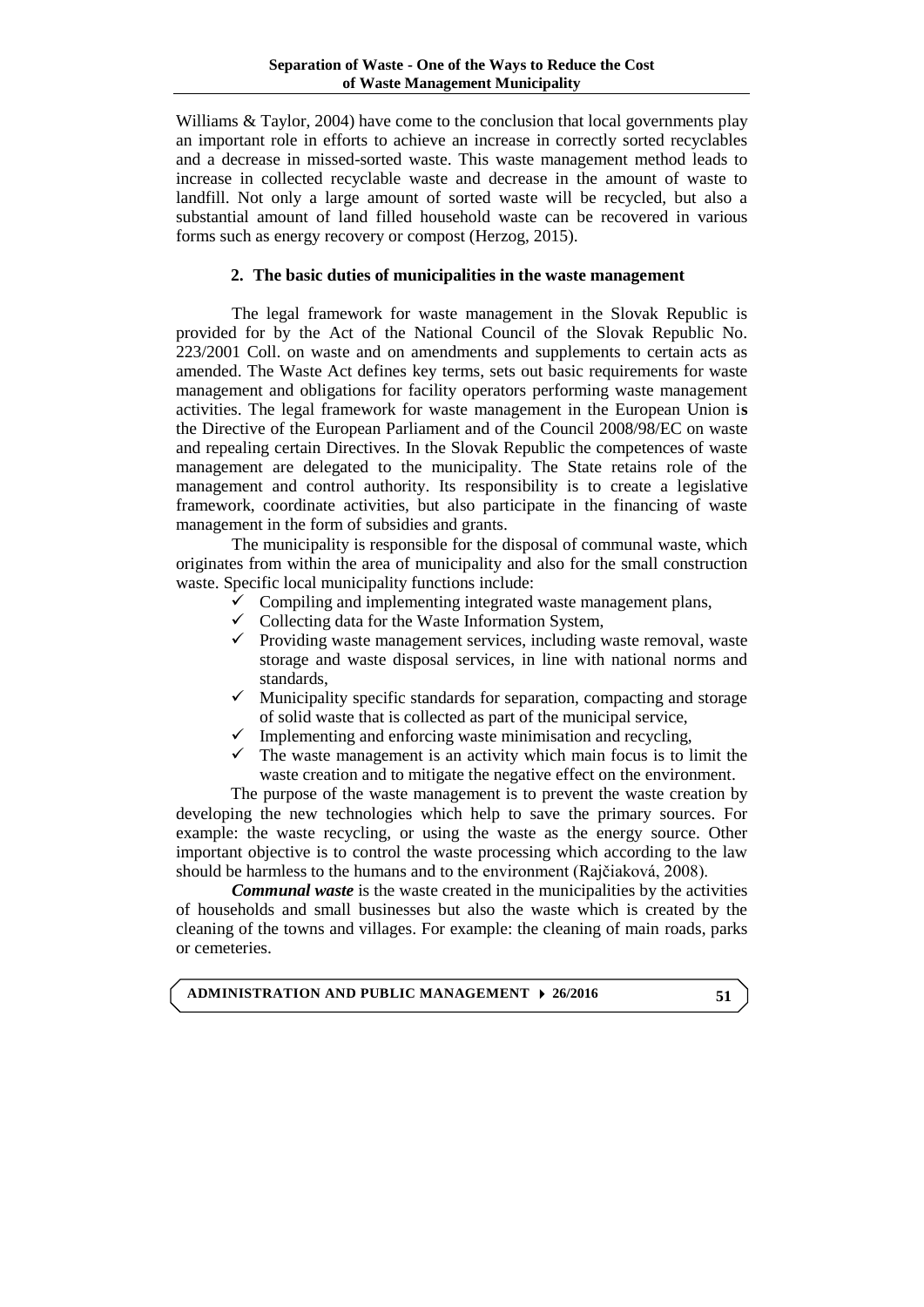The structure of the waste has been changed recently. Nowadays the waste consists mainly from food and the plastics. The ash which had a significant proportion in the communal waste decreased, because many households switched to gas and electricity central heating. There is an increasing amount of the wrap materials in the waste. The household waste comprise between 20% and 30% of them and industrial waste around 8%. In more detailed insight into the content of communal waste the most prevalent is biological waste (45%), paper (20%), glass (12%), plastic (7%), textile and metals (4%). Only 1% is the dangerous waste. *The dangerous waste* is a waste which possesses one or more dangerous features. For example is toxic, infected, flammable, [cancerogenic,](http://slovnik.azet.sk/preklad/anglicko-slovensky/?q=cancerogenic) mutagenous, or explosive or any other way dangerous to the humans or the environment. The dangerous waste is processed and liquidated as first and in some cases is not allowed to be landfilled without previous processing. This processing provides a significant reduction of toxicity and also reduces its volume and weight (Hreusík, 2007)

The waste management consists of various processes include collection, transport, liquidation (Figure 1), which start from the producers and finish at the point where the waste is land-filled or incinerated.



*(Source:* Tolgyessy- Melicherčík, 2010)

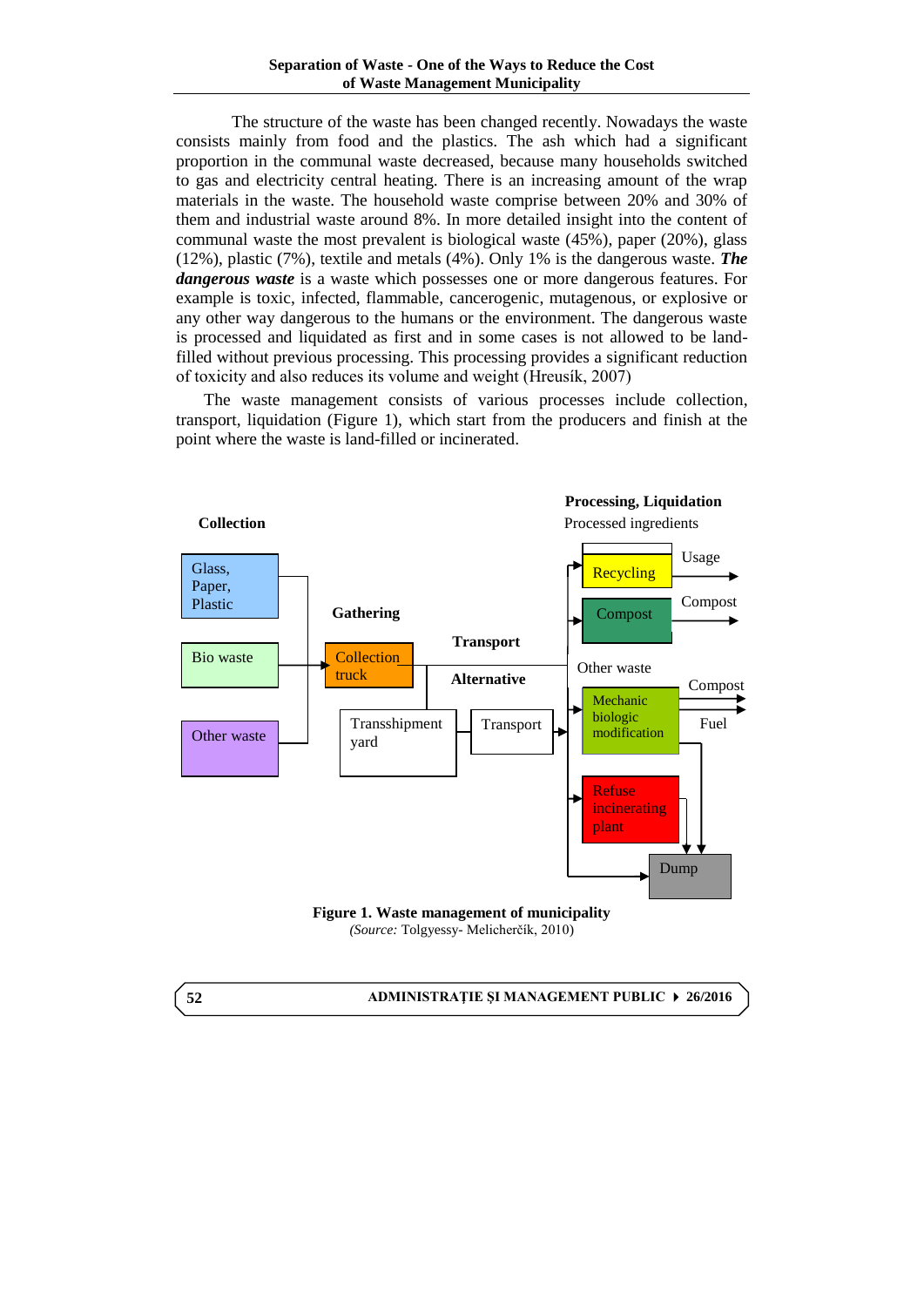As much as 70% of all costs related to waste processing are transport costs.

- the volume and the composition of the waste,
- the transportation and the storage conditions,
- the size of the local market for the raw materials and the energy obtained from the waste processing,
- the economical difficulty of the system. (Hreusik, 2007).

### **3. The waste economy tools and waste separation**

The municipalities use mainly these tools:

- The Program of waste economy including the strategy of the waste processing
- The Program the economy and the social development
- The General municipal ordinance about the waste processing
- **Budget**

*The programs of waste economy* – all the municipalities have to oblige to this program and is approved by the district environmental office. There is included an information about the current level of waste production and the perspectives into the future. These documents stipulate the objectives, the possibilities of how to achieve these objectives and the most viable environmental solutions.

*The program of the economy and the social development* – is a document which contains the priorities, the development objectives and the concrete development intentions in the municipalities based on detailed analysis. In the field of the waste economy this document gives an overview about the volume of landfilled waste and the recycled waste. It amends the terms of communal waste processing for all the subjects in the local area. It also stipulates the collection price calculation and the methods of payment.

*The budgets of municipalities***-**are generated also from the fees paid by the citizens and the businesses. Nowadays in Slovakia there are obligatory local fees paid in each municipality for communal and small construction waste. The amounts of these fees are subject to the local authorities (Mitaľová – Molitoris, 2006).

Amongst the other sources of revenue for self-governing regions related to the waste is an income from the Recycling Fund for the *waste separation*. Recycling Fund is a non-state, purpose-bound organization, aimed to gather funds for the collection, recovery and recycling of certain wastes in Slovak republic. The recycling fund subsidises the waste separation in the municipalities. There are two types of grants: (1) Eligible grant, is used on the projects which are related to the waste separation. For example the promotions of waste separation or the intensification of already existing processes. (2) Non-eligible grant is used mainly for the purchase of the collection vehicles, containers and the waste processing equipment (Šmelková -Teslík, 2016).

**ADMINISTRATION AND PUBLIC MANAGEMENT 26/2016**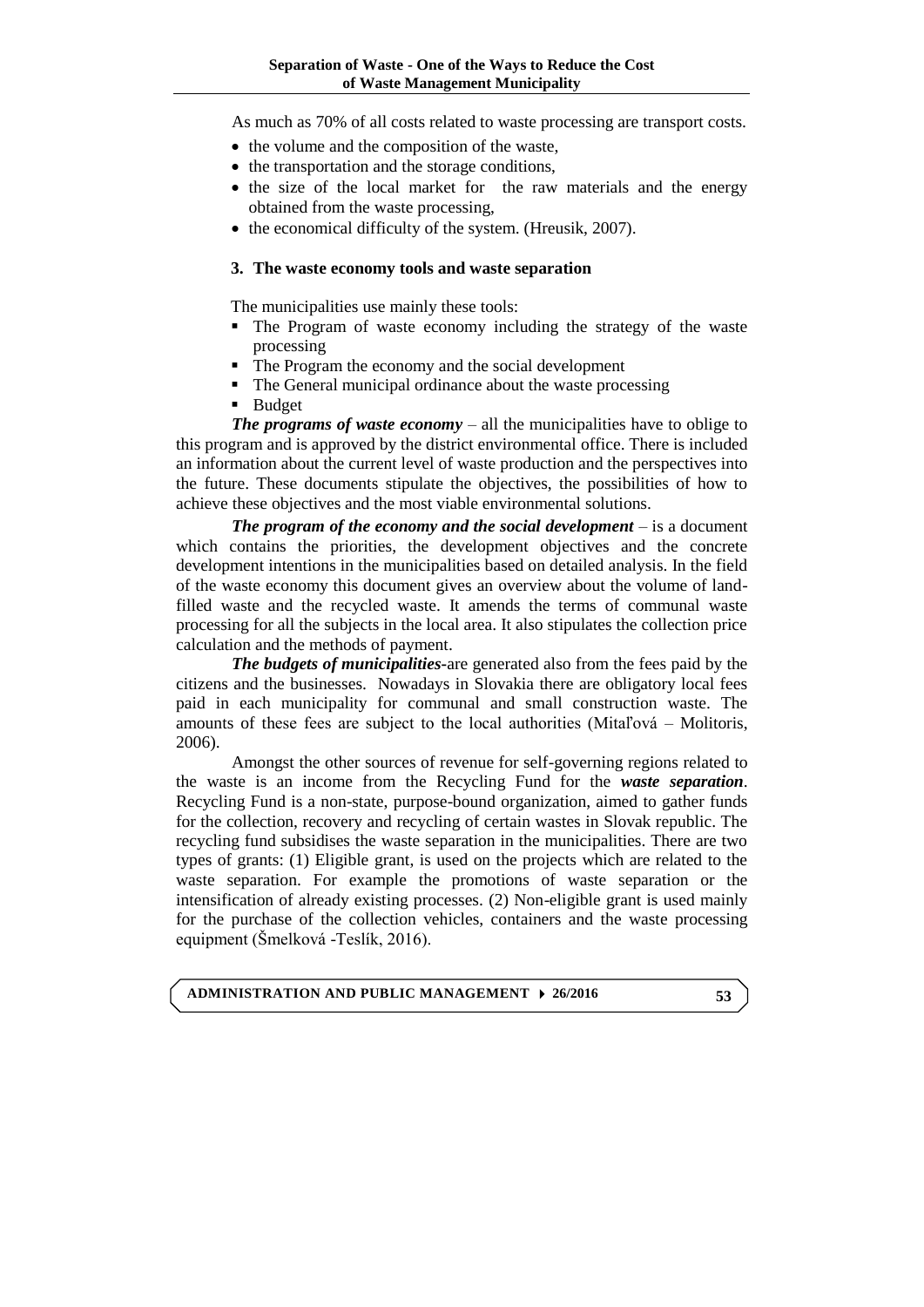The practical experience with the Recycling Fund shows that it is a good tool for the implementation of the waste economy law. Otherwise because of the financial cost, the municipalities would not be able to implement this law thoroughly. The expenditures from the budget of self-governing regions include the expenditure on the collection and the transport of waste, and the payments made to the waste processing companies. The comparison of the cost and the revenue in the waste economy shows that the cost incurred is much higher than the revenue gained. Therefore the municipalities have to cover the differences from other sources of income. The main causes are the fees paid for the waste processing which according to the law cannot be included into the fees for the waste collection paid by households.

**The waste separation** is according to the law of waste the separation of waste according to the classes and material. The waste separation has a positive environmental impact because it significantly reduces the volume of land-filled communal waste, saves the primary sources and the energy (Rajčiaková, 2008).

The waste management hierarchy is defined by the law of waste and contains these five points:

 $\checkmark$  To prevent the production of dangerous waste.

- $\checkmark$  Re-usage.
- $\checkmark$  Recycling.
- $\checkmark$  To use the waste as the source of energy.
- $\checkmark$  Incineration and land-filling.

Because the waste liquidation is done in Slovakia mainly by land-filling, the waste management hierarchy is not implemented properly. **The liquidation of waste is preferred instead of recycling and energy extraction from the waste.** In the year 2015 in Slovakia were 143 waste yards in operation, 13 for dangerous waste, 114 for communal waste and 16 for inert waste. Although that recently significant financial resources have been invested into this field the waste separation is still in loss (Augustín, 2016).

|  |  |  |  | Table 1 The volume of separated waste per capita in kg/year |  |  |  |  |  |
|--|--|--|--|-------------------------------------------------------------|--|--|--|--|--|
|--|--|--|--|-------------------------------------------------------------|--|--|--|--|--|

|                      | 2009  | 2010  | 2011  | 2012  | 2013  | 2014  |
|----------------------|-------|-------|-------|-------|-------|-------|
| Dolný Kubín          | 20,30 | 20,90 | 25,60 | 18,35 | 28,68 | 28,13 |
| Ružomberok           | 34,67 | 53,68 | 51,15 | 54,86 | 44,33 | 45,16 |
| Liptovský<br>Mikuláš | 29,30 | 40,62 | 34,08 | 48,84 | 42,31 | 44,21 |

*(Source:* Our elaboration on data taken from Internal materials of Dolný Kubín, Ružomberok, Liptovský Mikuláš)

#### **ADMINISTRAŢIE ŞI MANAGEMENT PUBLIC 26/2016**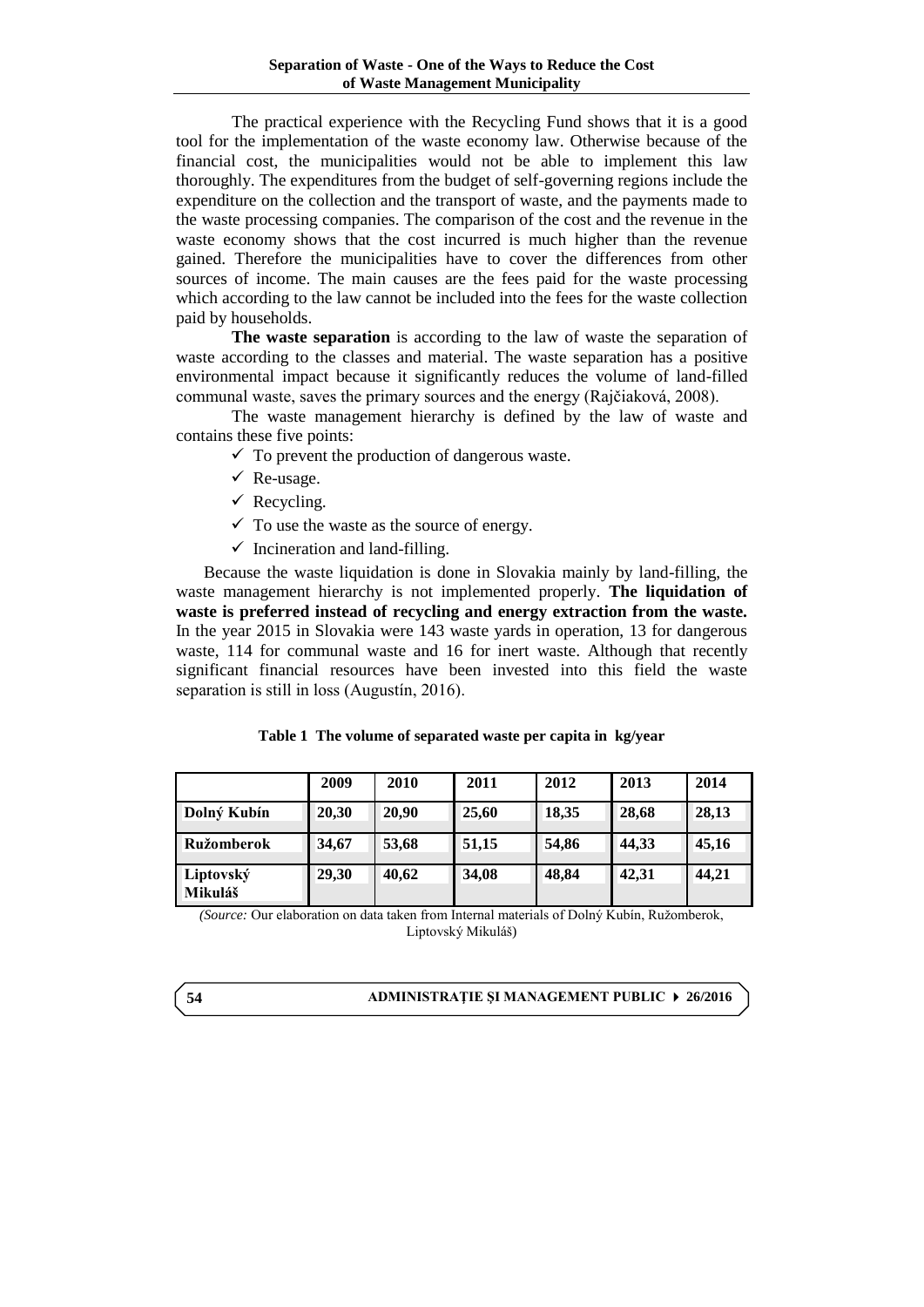The analysis of waste separation has been made in three chosen towns Dolný Kubín, Ružomberok, Liptovský Mikuláš (Table 1). The main focus was laid on the volume of the waste separated per capita. The results were compared with the Slovak average (2009-2014) data from the Statistical office of the Slovak Republic (Figure 2).



**Figure 2. Average volume of separated waste in Slovakia, kg** *(Source:* Our elaboration on data taken from The Statistical office of the Slovakia)

More than 90% of all separated waste consists from four main components (paper, plastic, glass, metals). The research show that very low percentage of households separates, metal packaging covers and tetrapack covers. Municipalities become eligible to a contribution if reliably establishing separation, recycling of a respective commodity based on an agreement which the Recycling Fund must conclude. The Recycling fund was established by the Act on waste in 2001 and it became a new element in the system of waste disposal in the Slovak Republic This demand doesn't include electronic waste coming from the household.

There is no legal title to provision of financial means of the Recycling Fund, with the exception of settlement of financial contributions paid under paragraphs 13 and 14 and refund of a contribution under § 56 paragraph 4 act No. 211/2001 of codex.

|                          | 2009   | 2010   | 2011   | 2012  | 2013 | 2014  |
|--------------------------|--------|--------|--------|-------|------|-------|
| Dolný Kubín              | 14062  | 15850  | 18135  | 13240 | 4143 | 16668 |
| Ružomberok               | 122065 | 136044 | 127812 | 27237 | 9051 | 39772 |
| <b>Liptovský Mikuláš</b> | 131869 | 134969 | 27812  | 32704 | 9840 | 34922 |

**Table 2 The funds from the Recycling Fund, (Eur)**

*(Source:* Our elaboration on data taken from Internal materials - Dolný Kubín, Ružomberok, Liptovský Mikuláš)

**ADMINISTRATION AND PUBLIC MANAGEMENT 26/2016**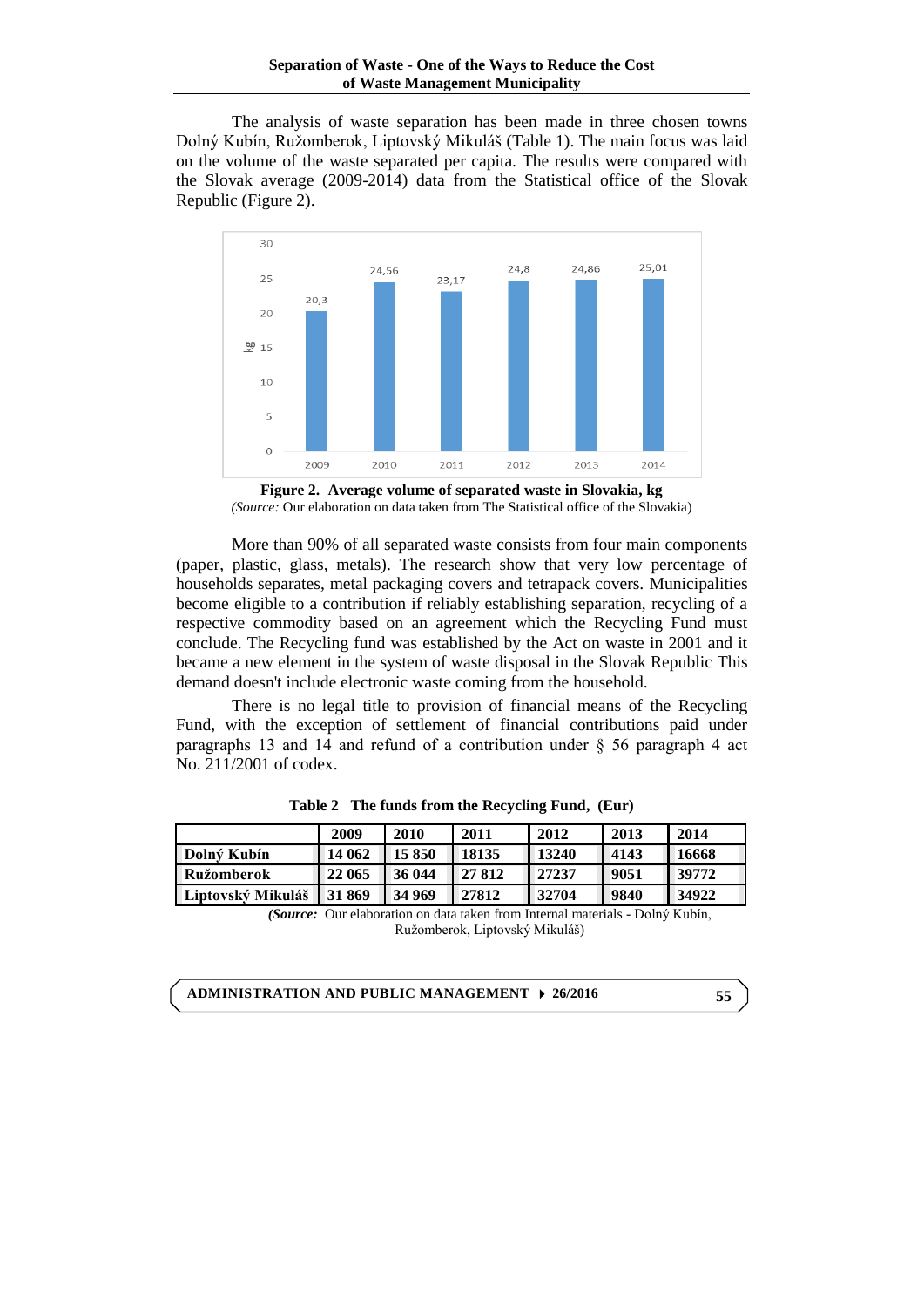The towns mentioned above do not use the full potential of the Recycling Fund. The income generated from the waste separation only partially covers the operation costs (Table 2).

In all three towns the allocation of the financial resources from budget does not cover the costs incurred on the waste management.



**Figure 3. Grant to municipalities for commodities the separated and transferred for recovery**

*(Source:*Our elaboration on data taken from Recycling Fund, 2016)

The financial means of the Recycling Fund may be used only for the purpose for which they were provided by the decision of the Board of Directors and under terms and conditions laid down in the agreement on provision of financial means of the Recycling Fund. The applicant for provision of financial means of the Recycling Fund shall be obliged to return unspent financial means to the Recycling Fund without any delay. Figure 3 presents the total value of grant to municipalities for commodities the separated and transferred for recovery in the period 2009-2014.

#### **Conclusion**

The improvement of the waste economy is one of the major tasks in the environmental protection. The modern waste economy of municipalities in which the waste separation and the recycling have an important role requires significant financial resources and also the change in the habits of the households.

The improvement of the waste separation in Slovakia was hindered by the economic crisis. The result was the sharp drop in the production demand which

|  | ADMINISTRAȚIE ȘI MANAGEMENT PUBLIC ▶ 26/2016 |  |  |
|--|----------------------------------------------|--|--|
|--|----------------------------------------------|--|--|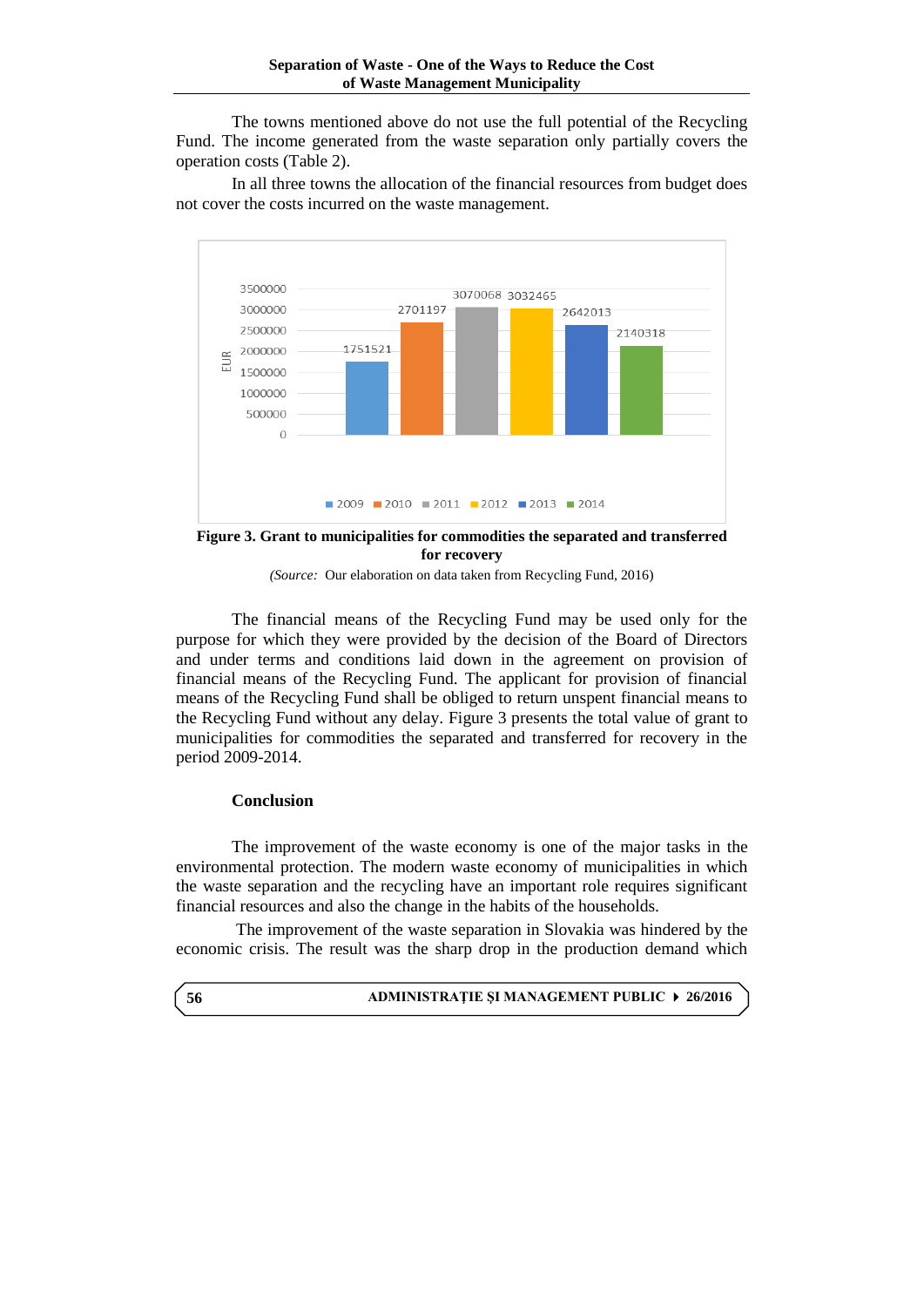was reflected by the drop in the prices of secondary raw materials which are generated by the waste separation. Because of the low prices of secondary raw materials the cost of waste separation and recycling became higher than the potential revenue from it.

By the law all the municipalities from the January 2010 have to separate at least 4 components of communal waste (paper, glass, plastic and metal). According to the new legislation the biologically degradable waste separated from the year 2015. During finalization period of this paper a new legal framework has been in process of preparation.

According to the facts discussed above it is recommendable to study the concrete alternatives of the waste reduction in each municipality. Probably the most suitable method is the waste management audit. It would show where the waste is created and which are the options of the waste reduction.

## *References*

Androniceanu, A., Drăgulănescu, I.V. (2016). Survey on the buyers' ecoresponsibility and the urban white pollution. *Environmental Engineering and Management Journal,* vol. 15( 2), pp. 481-487.

Augustín, Ľ. (2015). *How to go further in the waste economy of Slovakia?* Retrieved from [http://www.odpadyportal.sk/Dokument/100358/ako-dalej-v](http://www.odpadyportal.sk/Dokument/100358/ako-dalej-v-odpadovom-hospodarstve-sr.aspx)[odpadovom-hospodarstve-sr.aspx](http://www.odpadyportal.sk/Dokument/100358/ako-dalej-v-odpadovom-hospodarstve-sr.aspx)

Baker, I., Peterson, A., Brown, G. & Mcalpine, C. (2012). Local government response to the impacts of climate change: An evaluation of local climate adaptation plans. *Landscape and Urban Planning*, vol. 107(2), pp. 127-136.

Bernstad, A. (2014). Household food waste separation behavior and the importance of convenience. *Waste Manage,* vol.34(7), pp. 1317–1323.

Denhardt, R. B. & Denhardt, J. V. (2009). *Public Administration,* Boston: Wadsworth.

Herzog, B., (2015). Interdisciplinary Analysis of Luhmann's Sociological Theory on the Euro-Crisis. *Economics & Sociology*, vol. 8(2), pp. 102-114.

Hreusík, S. (2007). *The environmental economy and management,* Žilina: Žilinská univerzita.

**ADMINISTRATION AND PUBLIC MANAGEMENT 26/2016**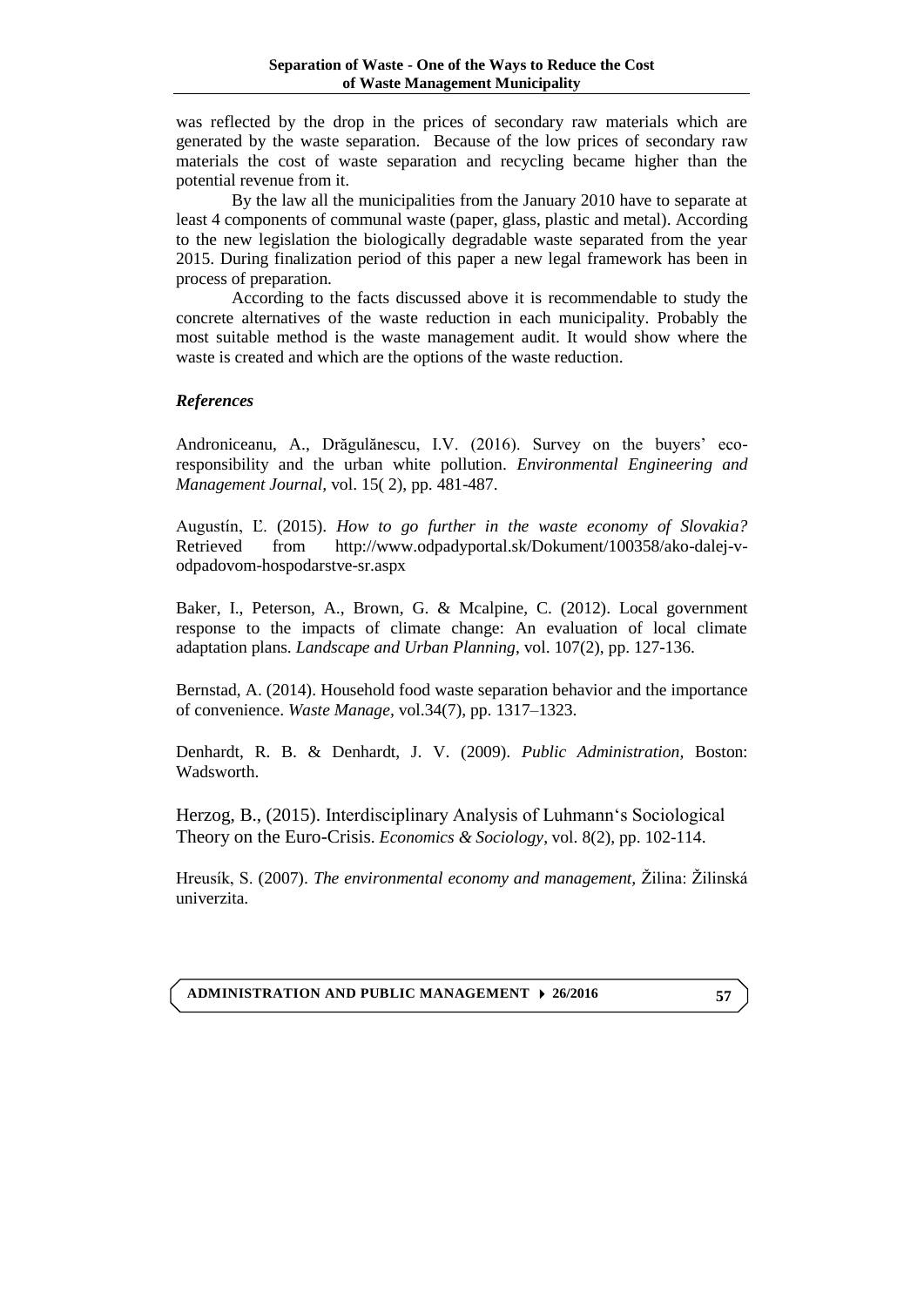Hornik et al., (1995). Determinants of recycling behavior: a synthesis of research results. *Journal of Socio-Economics*, vol. 24 (1), pp. 105–127.

Krakovská, V. (2007). *Public Administration: The obligatory waste separation is inevitable,* Žilina: Business adviser.

Kozma, G. - Szabó, G. Molnár, E. Pénzes, J. (2015). The Position of Environmental Protection in Municipal Council Committees of Local Governments in Hungary. *Administration and Public Management Review*, vol.24, pp. 44-55.

Mitaľová, J. - Molitoris, P. (2006). *The law and the economical aspects of the budgets in the public administration*. Košice: UPJŠ.

Moss, L. R. (2008). Local governments reduce costs through pollution prevention. *Journal of Cleaner Production*, vol. 16(6), pp. 704-708.

Peková, J. - Pilný, J. - Jetmar, M. (2002).*The finance in public administration*. Praha: ASPI.

Popescu, M. L. (2014). Waste electrical and electronic equipment management in Romania: harmonizing national environmental law with European legislation. *Administration and Public Management Review*, vol.22, pp. 65-72.

Rajčiaková, E. (2008). W*aste separation – the challenge of the future –present,*  Bratislava: EPOS.

[Rousta Et Al. \(](http://www.sciencedirect.com/science/article/pii/S0956053X1630109X#b0180)2015). Quantitative assessment of distance to collection point and improved sorting information on source separation of household waste. *Waste Manage*, vol. 40, pp. 22–30.

Recycling Fund. (2016). Online [8.04.2016] Retrieved from http://www.recfond.sk

Šmelková, E., Teslík, P. **(**2016). The waste separation figures*. Enviromagazin,*  vol. 1, p. 31. Retrieved from<http://www.sazp.sk/> slovak/ periodika/ enviromagazin /enviro2010/enviro1/13\_bilancia.pdf

Tölgyessy, J. - Melicherčík, M. (2010). *The global environmental problems and the sustainable development: non-liquid waste*. Banská Bystrica: UMB.

Ústredný Portál Verejnej Správy, (2016). *Waste* Retrieved from: http:// [www.portal.gov.sk/portal/sk/default.aspx?CatID](http://www.portal.gov.sk/portal/sk/default.aspx?CatID)

#### **ADMINISTRAŢIE ŞI MANAGEMENT PUBLIC 26/2016**